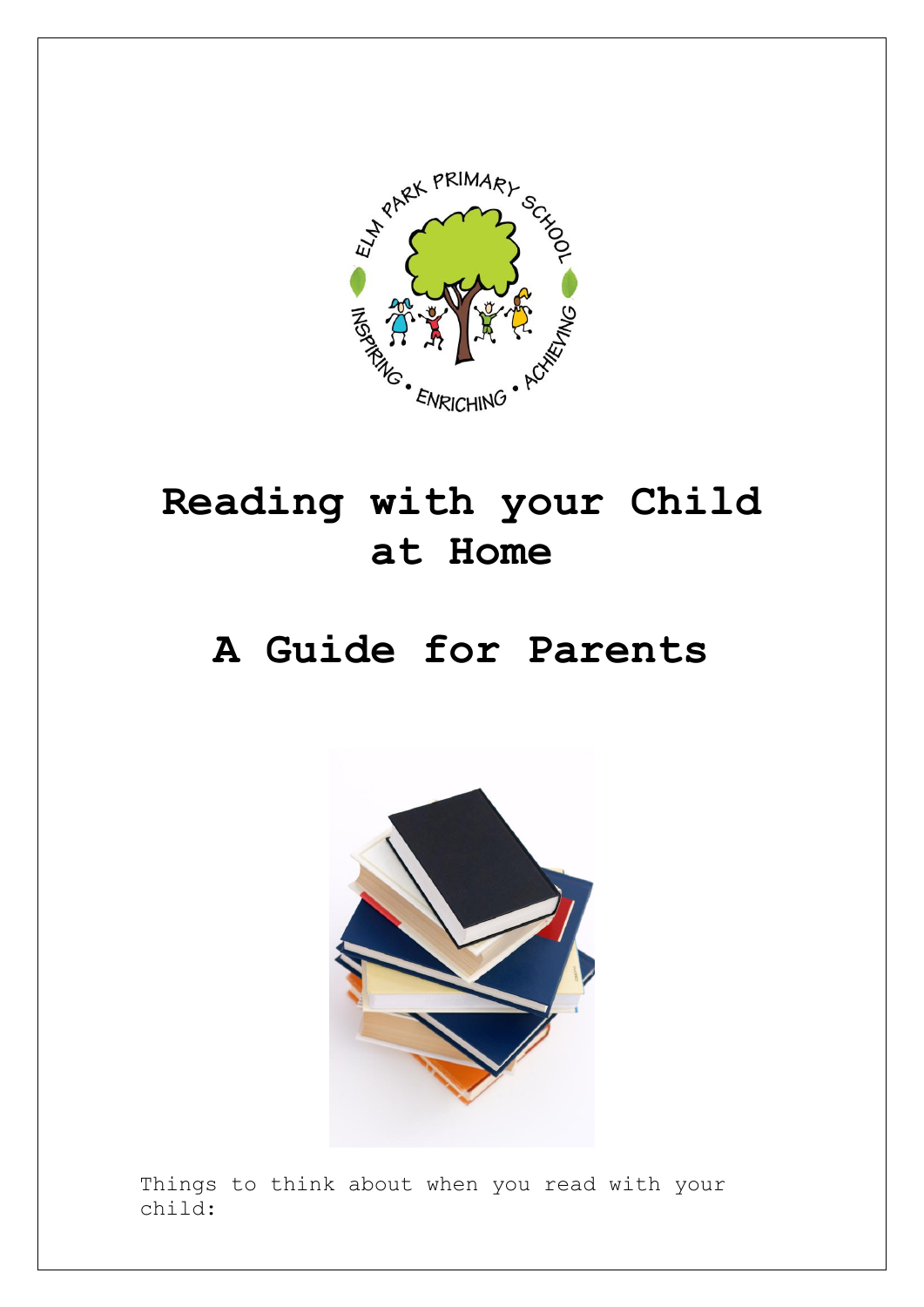**Be positive** – Praise your child for trying hard at their reading. Let them know it's alright to make mistakes, just that they should try their best.

**Give them time** – Let them have a go at sounding, or best guessing, a word before you tell them. Use the following strategies to support them: *Phonics* – use their sounds to sound out the word; *Contextual* – reading the rest of the sentence in order to find a word that gives the sentence sense; *Pictorial* – Clue can sometimes be found in the pictures.

**Point with a finger** – Encourage them to follow the words with their finger.

**Ask lots of questions** – Check they understand the story by asking them questions about what happens, what would they do if…..? What do you think might happen next? (See later for more question ideas)

**Don't read for too long** – A good 10-20 minutes of reading regularly, is better than a difficult half an hour.

Make the story come to life - Encourage your child to read with expression.

**Use a dictionary or discuss** – When your child is unsure about the meaning of a word, discuss it with them Encourage them to think about the context to try and work it out or use a dictionary to find out.

**It's ok to change** – As adults, we stop reading a book if we aren't enjoying it. As children develop as readers, it is good to give them the option to do this, whilst also encouraging them to stick with challenging and alternative texts.

At school we have selected areas that we use to help focus our questioning on with the children. They are called assessment focuses – AF for short.

You may like to think of these when you are reading with your child and use the relevant question ideas to support them when you are discussing texts. You could also refer to these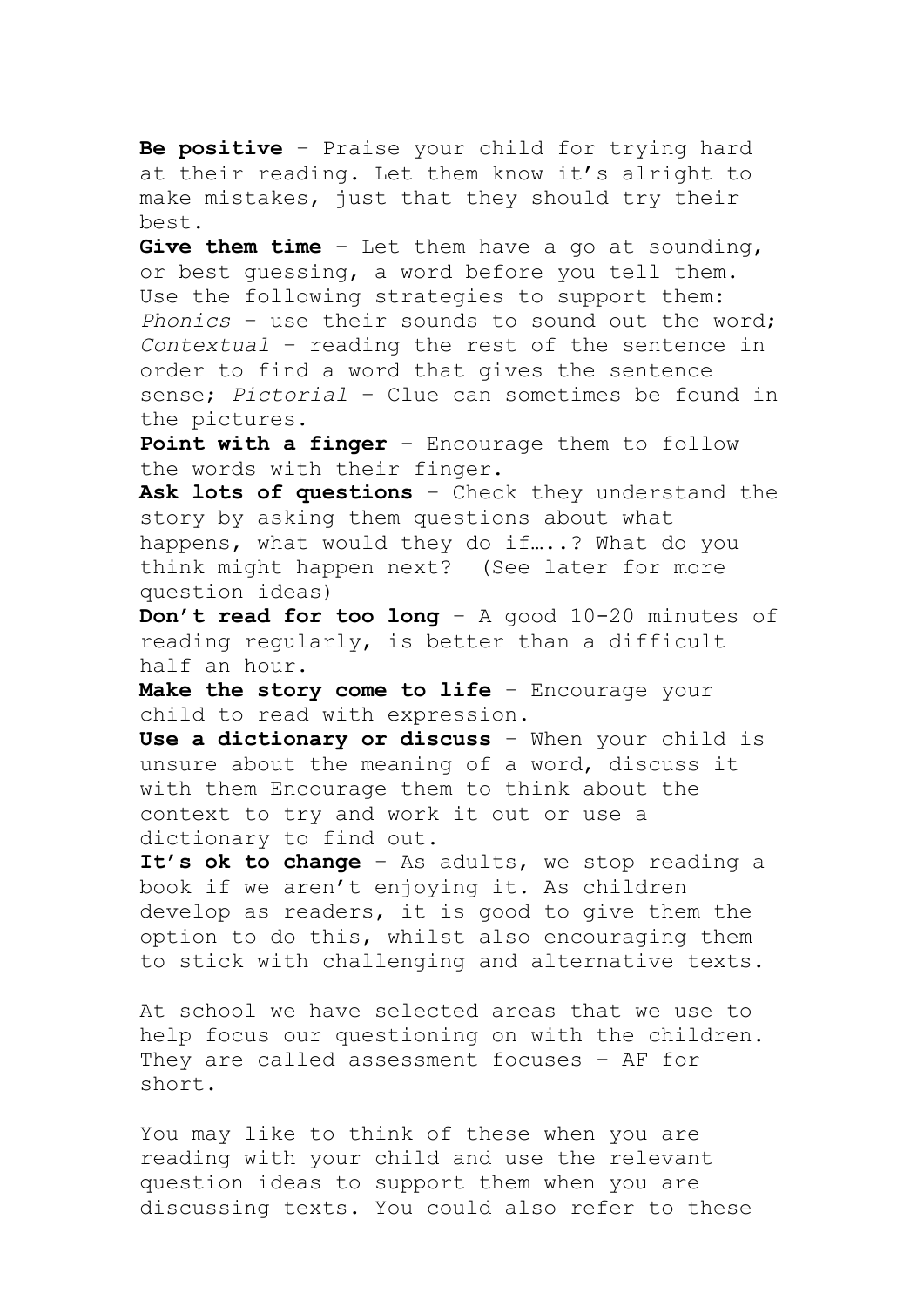discussions when you are recording them in the reading diary.

Please note that there are a whole range of questions, pitched at many different levels, listed below and they are not meant to be used every time you read with your child. We would recommend that you focus on one area when you read with your child. Please remember that these questions are only examples and ideas, do feel free to generate your own  $\odot$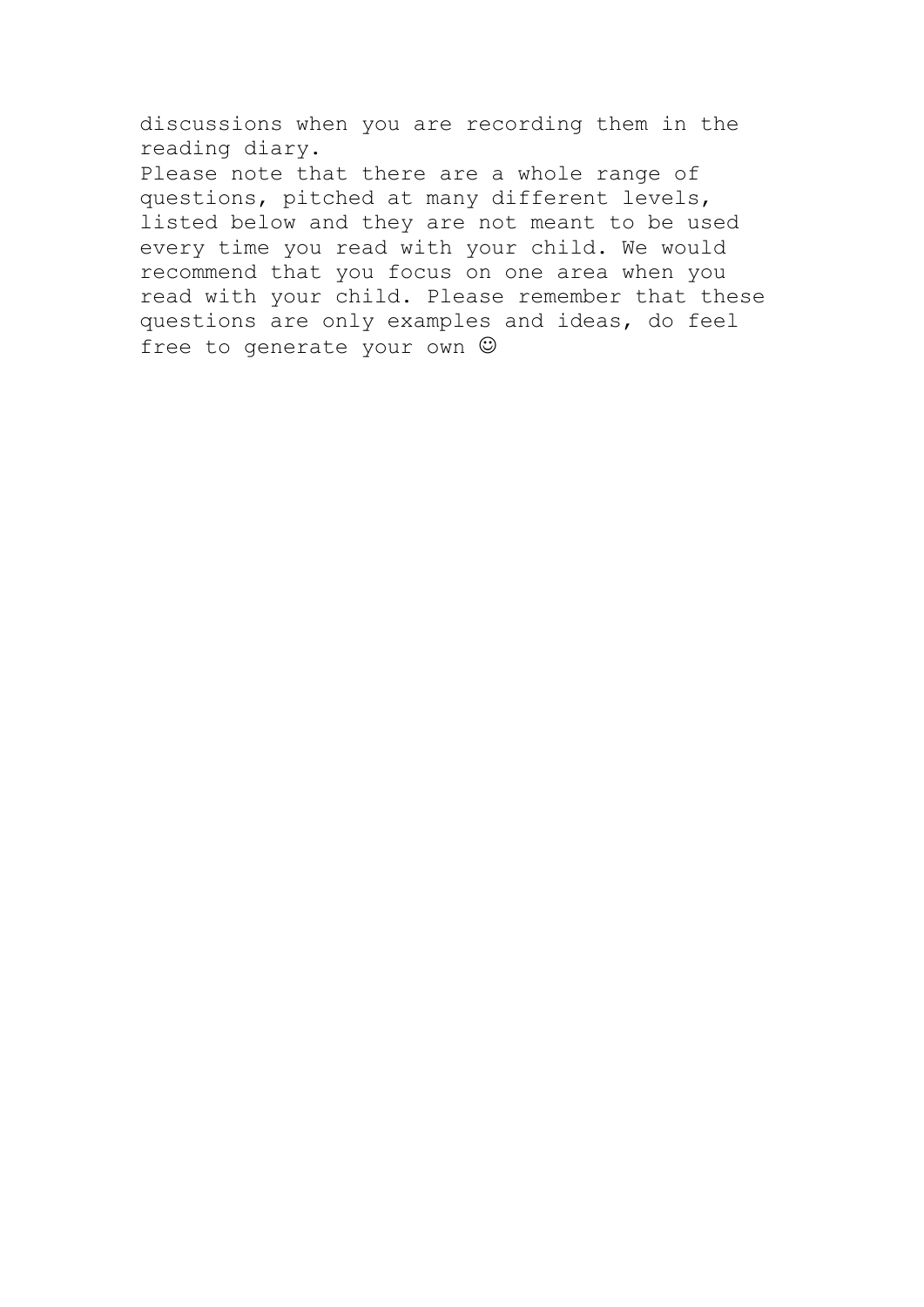| AF             | Teacher speak:         | What this means<br>to you: | Example questions you could ask:                          |
|----------------|------------------------|----------------------------|-----------------------------------------------------------|
|                |                        |                            |                                                           |
| $\mathbf{1}$   | Use a range of         | Use different              | What is the first sound?                                  |
|                | strategies including   | methods to work            | Can you use your sounds to sound it out?                  |
|                | accurate decoding of   | out what the               | Can you blend your sounds together?                       |
|                | text, to read for      | text says                  | Does that word make sense?                                |
|                | meaning                | (sounding out,             | We've seen that word before, can you remember what is     |
|                |                        | use the pictures           | said?                                                     |
|                |                        | $etc.$ )                   | Do you know what that word means?                         |
|                |                        |                            |                                                           |
| $\overline{2}$ | Understand, describe,  | Find and use               | Where/when does the story take place?                     |
|                | select or retrieve     | details of                 | What did he/she look like?                                |
|                | information, events or | information                | Who are the key characters in this book?                  |
|                | ideas from texts and   | (who, what,                | What happened in the story?                               |
|                | use                    |                            |                                                           |
|                |                        | where, when,               | Where did you find the information about?                 |
|                | quotation and          | why? $etc.$ )              | What's happening at this point of the story?              |
|                | reference to text      |                            |                                                           |
|                |                        |                            |                                                           |
| 3              | Deduce, infer or       | Understand what            | Which words give you the impression that?                 |
|                | interpret information, | the text                   | How do you feel about? Why?                               |
|                | events or ideas from   | 'suggests' but             | If you were going to interview this character/author -    |
|                | texts                  | does not                   | which questions would you ask?                            |
|                |                        | directly say               | What sort of person do you think would read this book?    |
|                |                        |                            | Predict what you think will happen next - why do you      |
|                |                        |                            | think that?                                               |
|                |                        |                            |                                                           |
|                |                        |                            | Can you support what you're saying using the text?        |
|                |                        |                            | What does this tell you about what X is thinking?         |
|                |                        |                            | How do you feel about this topic?                         |
| 4              | Identify and comment   | Understand why a           | How did you think it would end/should have ended?         |
|                | on the structure and   | text is                    | How are the beginning and the end of the story similar?   |
|                | organisation of texts, | organised in a             | What would happen if the order of the events was changed? |
|                | including grammatical  | particular way             | What kind of book is this? How do you know? What will it  |
|                | and presentational     |                            | be like?                                                  |
|                | features at text level |                            | What was the main event in the story?                     |
|                |                        |                            | What are the lines in the photograph for?                 |
|                |                        |                            | Why have these words been made to stand out?              |
|                |                        |                            |                                                           |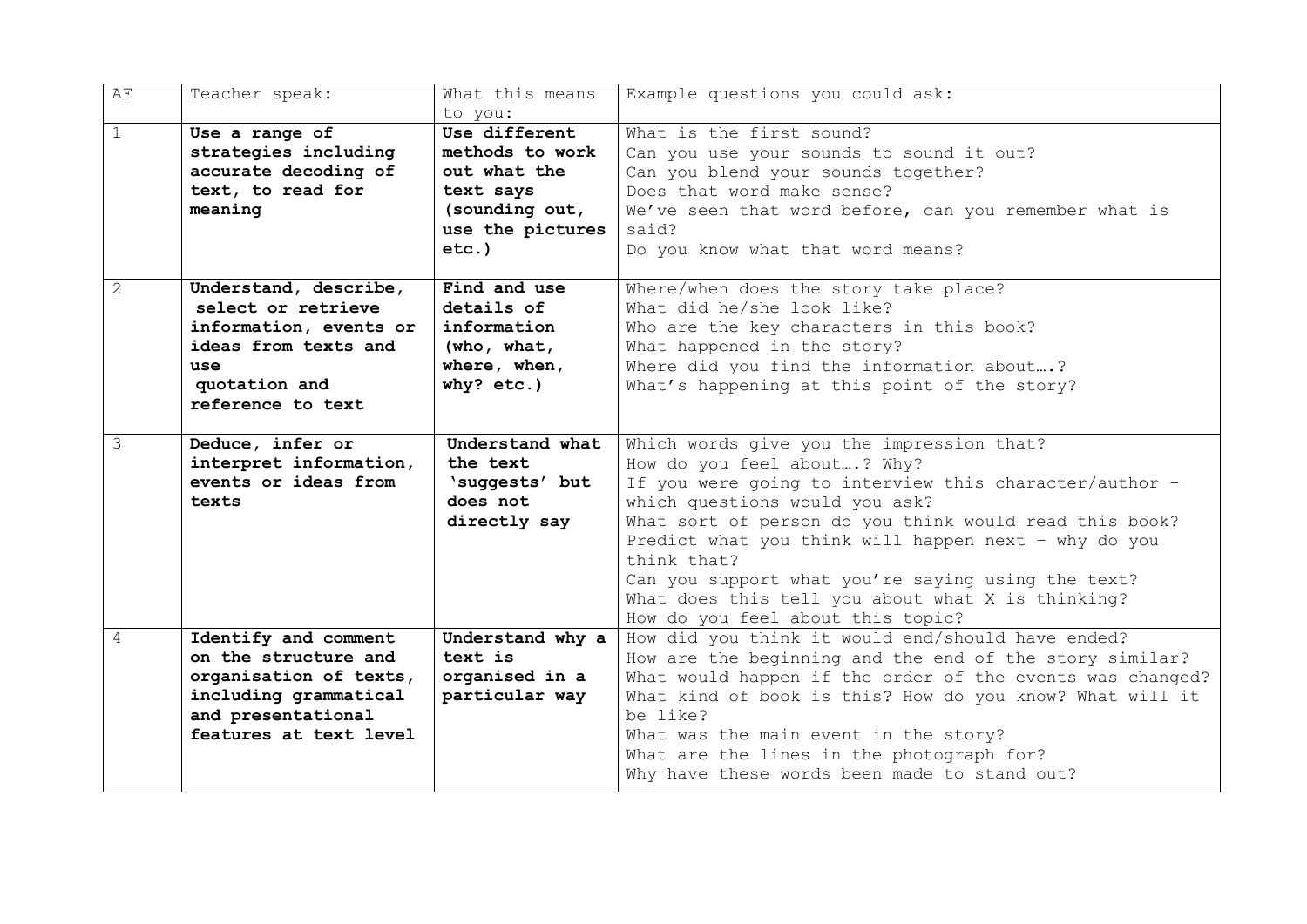|   |                        |                  | What is the purpose of putting the information into<br>boxes? |
|---|------------------------|------------------|---------------------------------------------------------------|
|   |                        |                  |                                                               |
|   |                        |                  |                                                               |
|   |                        |                  |                                                               |
| 5 | Explain and comment on | Explain why a    | I wonder what the writer intended by using these words?       |
|   | writers' uses of       | writer chooses   | What do these words mean and why do you think the writer      |
|   | language, including    | particular words | chose them?                                                   |
|   | grammatical and        | to create an     | How has the author used adjectives to make this character     |
|   | literary features at   | effect on you,   | funny?                                                        |
|   | word and sentence      | the reader       | Look at the verbs/adjectives/adverbs, what do these words     |
|   | <b>level</b>           |                  | tell us about?                                                |
|   |                        |                  | What does the word scrambled tell you about the way Legs      |
|   |                        |                  | got dressed?                                                  |
|   |                        |                  | Why do you think the author wrote the sentence in this        |
|   |                        |                  | way?                                                          |
|   |                        |                  | Do you want to read the rest of the text? How is the          |
|   |                        |                  | writer encouraging you to read on?                            |
|   |                        |                  | Which words/phases do this?                                   |
| 6 | Identify and comment   | Explain what     | What was in the author's minds as they were writing?          |
|   | on writers' purposes   | effect the       | Why the author did choose this setting?                       |
|   | and viewpoints and the | writer has       | What effect does it have on you as a reader?                  |
|   | overall effect of the  | achieved with    | What isopinion about ?                                        |
|   | text on the reader     | the text         | What makes this a successful story?                           |
|   |                        |                  | Which illustrations were the most useful for you?             |
|   |                        |                  | What are the main contrast the poet makes in the third        |
|   |                        |                  | and first parts of the poem?                                  |
| 7 | Relate texts to their  | Understand what  | Do you know another story/text that deals with the same       |
|   | social, cultural and   | texts show about | issues/has the same theme?                                    |
|   | historical contexts    | when and where   | What does this remind you of?                                 |
|   | and literary           | they were        | Do you know any other stories alike this?                     |
|   | traditions             | written          | How would you feel if you were in this situation? What        |
|   |                        |                  | would you have done instead?                                  |